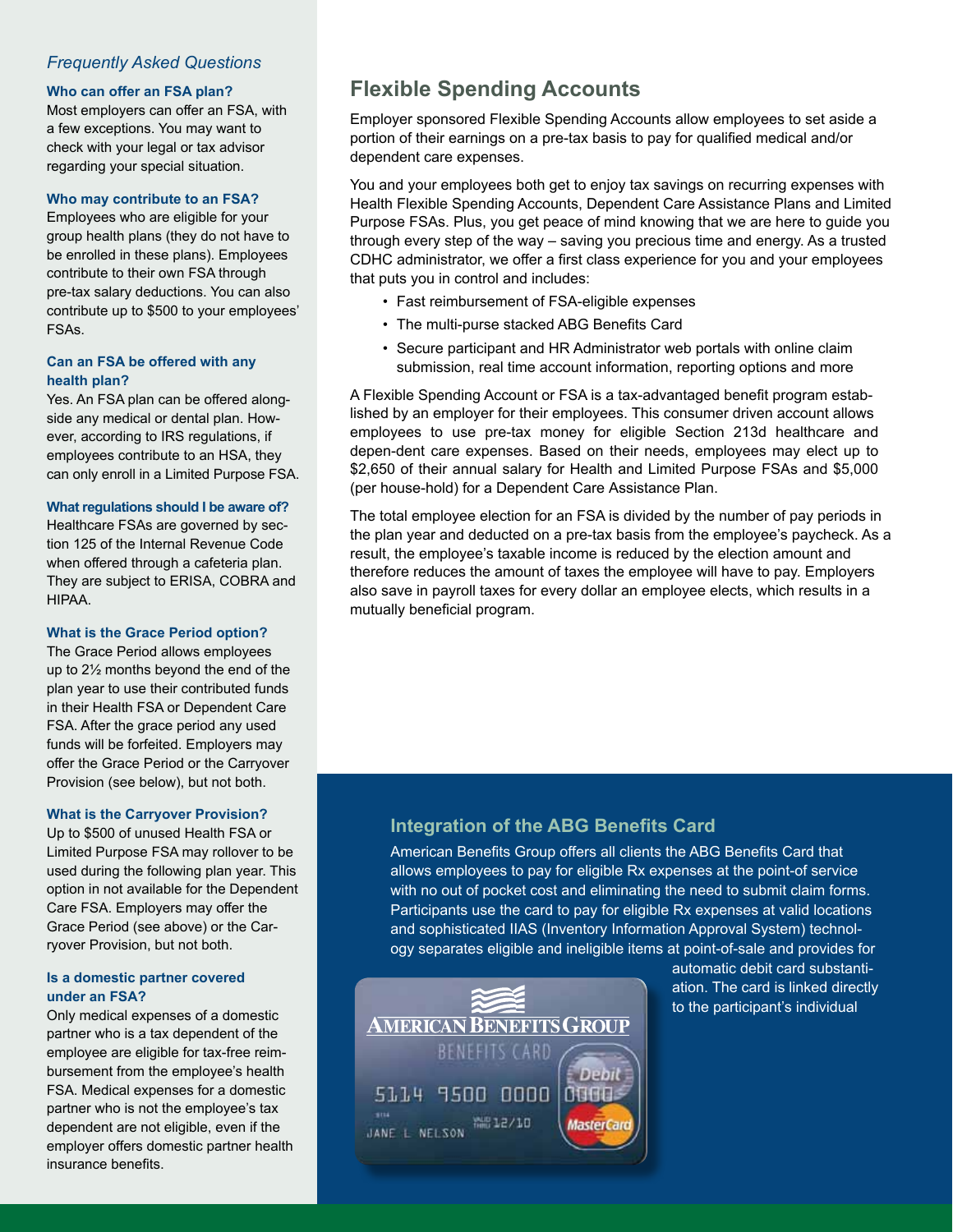## **Health Flexible Spending Account (Health FSA)**

The most common type of FSA is used to pay for medical expenses not covered by insurance; this usually means deductibles, copayments, and coinsurance for the employee's health plan, also includes other expenses not covered by the health plan such as dental and vision expenses.

A Health FSA cannot pay for health insurance premiums, cosmetic items, cosmetic surgery, controlled substances, or items that improve "general health". All items must be intended to treat or prevent a specific medical condition. Generally, allowable items are the same as those allowable for the medical tax deduction, as outlined in IRS publication 502.

The Health FSA is federally capped at \$2,650 per plan year. The employee's annual election for the Health FSA is available for the employee and his/her eligible dependents at any time within the plan year after the employee has enrolled and is an active participant in the Plan. This is known as the Uniform Coverage Rule.

## **Limited Purpose FSA (LPF)**

If you offer an HSA compatible HDHP paired with a Health Savings Account (HSA), a participant and their spouse cannot make contributions to their HSA if they are enrolled in a General Purpose Health FSA. By offering a Limited Purpose FSA (LPF) which limits reimbursements to vision and dental expenses, participants can continue to take advantage of an FSA for these expenses while also being able to make contributions to their HSA.

### **Dependent Care Assistance Plan (DCAP)**

FSAs can also be established to pay for certain expenses needed to care for your for dependents while you are at work. While this most commonly covers child care for dependent children up to age 13, it can also be used for adult day care for senior citizen dependents that live with you, such as parents or spouses. It cannot be used for summer camps (other than "day camps") or for long term care for parents that live elsewhere (such as in a nursing home).

The maximum exclusion under a DCAP for married individuals filing a joint return (or for an unmarried parent) is \$5,000. Married individuals filing separately are subject to a lower exclusion (\$2,500). However, the \$5,000/\$2,500 limit is further reduced to the lesser of the participant's earned income or the spouse's earned income.

Reimbursements can only be processed for dependent expenses that have already been provided – for example, deposits for summer programs are not reimbursable until the camp has been in session. Though employees can use the ABG Benefits Card to pay child care providers who accept this form of payment, in most cases these claims are submitted manually and the participant will be reimbursed for their expenses via direct deposit or check from the balance available in their DCAP account.

### **The Importance of Planning**

Employee pre-tax contributions are made in equal installments over each pay period throughout the plan year. Funds not utilized during the Plan Year will be forfeited. This is commonly known as the "use it or lose it" rule. Terminated employees may elect COBRA to access funds remaining in their account(s). Employees who elect a Health or Limited Purpose FSA may also elect a Dependent Care Assistance Plan, however funds cannot be transferred from one account to another. Also, the annual FSA contribution amount is an annual binding election. As such the election must remain the same throughout the year unless certain qualifying "change of status" events occur, such as a change in marital status or in the number of eligible dependents.

#### **How does the grace period affect the ability to contribute to an HSA?**

An employee who's enrolled in a general purpose health FSA with a grace period can contribute to an HSA only if there's no money left in the FSA at the end of the plan year or the end of the grace period.

### **Can owners or partners participate in an FSA?**

No. According to IRS guidelines, anyone with two percent or more ownership in a schedule S corporation, LLC, LLP, PC, sole proprietorship, or partnership may not participate. C-corporation owners and their families are eligible to participate in FSA plans because they are considered to be W-2 common law employees.

#### **Do nondiscrimination rules apply?**

Yes. Based on requirements set by the Internal Revenue Service (IRS) Section 125 Cafeteria Plan, Flexible Spending Accounts cannot discriminate in favor of highly compensated or key employees. To ensure that employers are in compliance with these rules, nondiscrimination testing is required annually.

## **What options does an employer have with unused FSA funds?**

Employers can use leftover funds to apply to administrative costs incurred during the plan year.

### **Is the employer taxed on unused funds forfeited from an employee's FSA?**

No, the employer is not taxed on forfeited balances.

#### **How can employers limit risk of loss associated with early terminations?**

Employers assume a level of risk similar to that the employee takes under the use-or-lose rule. Potential forfeitures offset the risk of early termination losses for many employers. Flexible plan design options allow you to limit your risk.